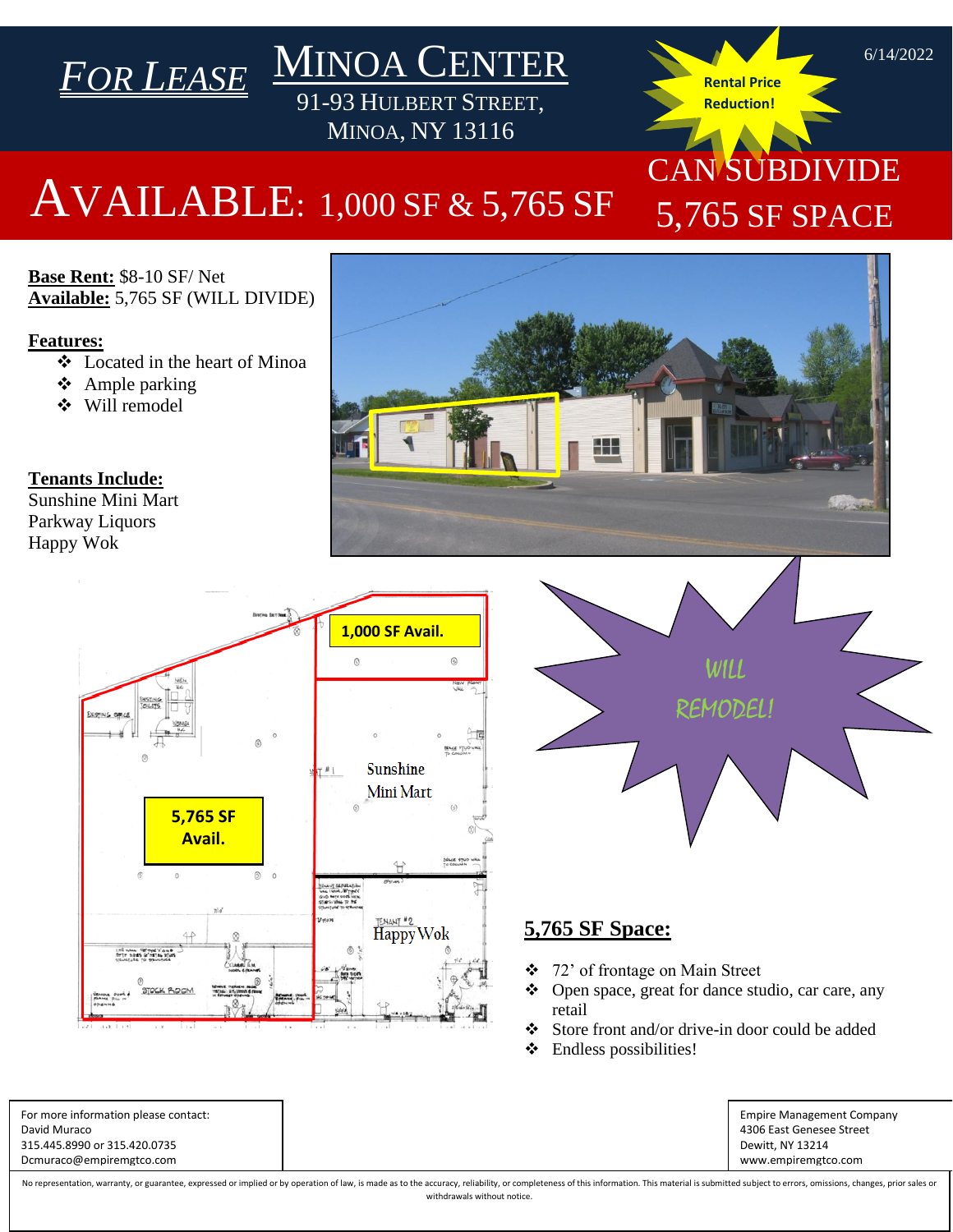

For more information please contact: David Muraco 315.445.8990 or 315.420.0735 Dcmuraco@empiremgtco.com

Empire Management Company 4306 East Genesee Street Dewitt, NY 13214 www.empiremgtco.com

No representation, warranty, or guarantee, expressed or implied or by operation of law, is made as to the accuracy, reliability, or completeness of this information. This material is submitted subject to errors, omissions, withdrawals without notice.